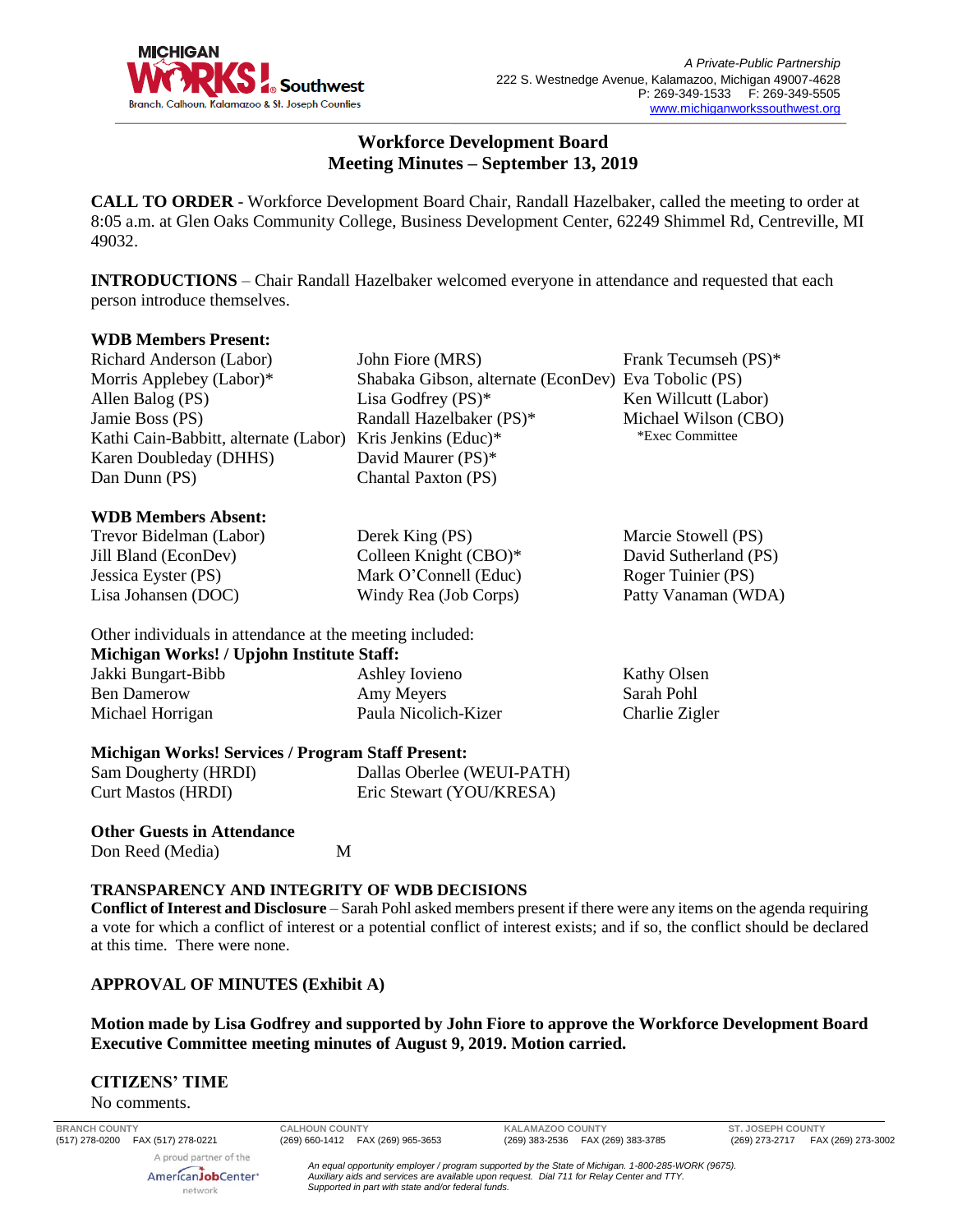# **COMMITTEE REPORTS**

**Veterans Community Action Team (VCAT)** *(Exhibit B)* – Michael Wilson reported a flyer detailing the 3<sup>rd</sup> Annual Employer Summit was included in the agenda packet (*Exhibit B*). The event will take place on September 26, 2019 at Presidential Brewing and is expected to draw 45-70 employers to participate in a workshop highlighting employer strategies to attract, hire and train veterans, with a focus on utilizing an employee's GI Bill to increase their skillset to grow within an organization.

## **STAFF REPORTS**

**Business Services / Talent Fund / LMI (***Exhibit C)* – Ashley Iovieno reported wage and benefit surveys have been sent to area employers. Responses are confidential and results will be sent out to those that participate. Ms. Iovieno requested those that have received the survey participate as a robust collection of responses is required to obtain meaningful results.

Ms. Iovieno also reported the 2020 Going PRO Talent Fund application period will run September 12 – October 2, 2019. Eight information sessions have been scheduled to provide details on the competitive grant, and one-on-one sessions are also available for those interested. Updates to the awards include the implementation of a new online submission system.

The website link to the labor market reports generated from Burning Glass Analytics and Real Time Jobs Data that identified the top detailed occupations, skills greatest in demand, and employers with the most job openings in Prosperity Region 8, Michigan Works! Southwest, and each of the four counties in the MW Southwest Area for the period July 1, 2019 – August 31, 2019 was included in the agenda packet (*Exhibit C*).

**Dashboard Report (***Exhibit D***)** – Jakki Bungart-Bibb reported a redesign of the Dashboard Report is currently taking place and feedback will be requested from members in the future. Due to the presentation taking place during the meeting, information on this month's dashboard was condensed to avoid duplication.

Page one of the Dashboard Report *(Exhibit D)* included information specific to programs and the Michigan Works! Southwest Service Centers. Highlights include close to 13,000 visitors to the Service Centers in August, a PATH work participation rate of 66.7% and employment rate of 52.7%, and a slight increase in the average wage reported by PATH participants to \$10.71 per hour.

The final page of the Dashboard highlighted the Michigan Works! Association Employer of the Year award received by FireKeepers Casino Hotel during the Michigan Works! Annual Conference. FireKeepers was chosen by the Association for their generous contributions in the area, as well as their commitment to being a champion for workforce development. Frank Tecumseh gave an impactful speech during the award ceremony, and Michigan Works! Southwest is honored to have him as a member of Workforce Development Board.

Jennifer Klempnow, a Michigan Works! Southwest staff member, also received an award during the conference. Ms. Klempnow received the "Shining Star" award in recognition of her commitment to providing excellent customer service to both employers and job seekers, and her passion for assisting local Veterans in obtaining meaningful employment.

Both John Fiore and Frank Tecumseh remarked that they enjoyed their experience at this year's Michigan Works! Annual Conference. Ben Damerow reported the Association has received lots of positive feedback regarding the conference and the opening reception that was held at the Air Zoo. The conference brought over 700 individuals to Kalamazoo. Mr. Damerow further reported that in Mayor Bobby Hopewell's opening remarks, he spoke highly of our work and partnership with the City of Kalamazoo.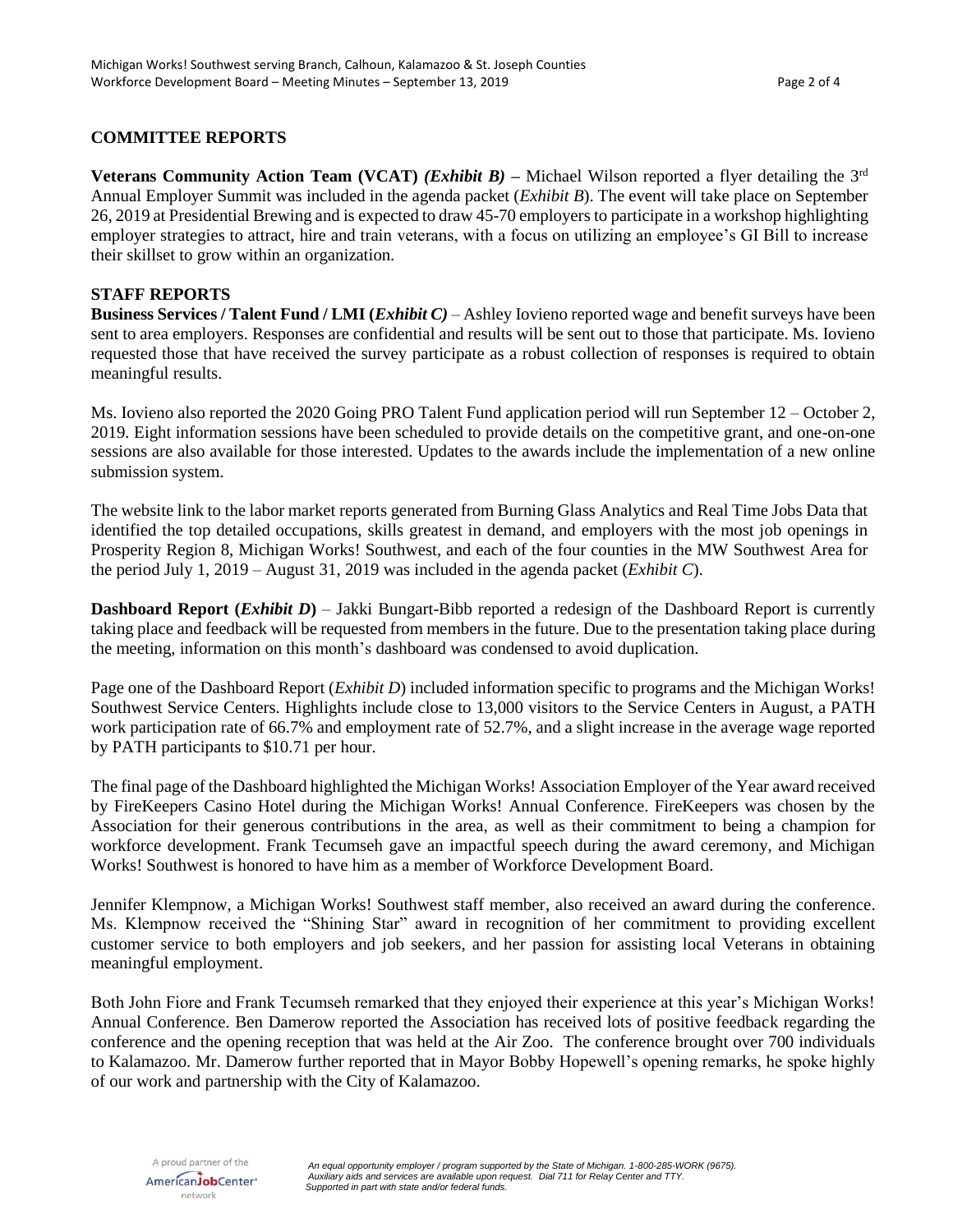**Director's Report** – Members viewed a video detailing the Vision for Prosperity Apprenticeship Readiness Training which took place in Kalamazoo during the Spring of 2019. Mr. Damerow reported recruitment for a cohort in Battle Creek will begin in October of 2019 with a start date of early 2020. Conversations are also underway to have a second Kalamazoo cohort take place sometime next year. Sam Dougherty also commented on the training, stating it was an incredible experience to be a part of and thanking everyone for their support. He also reported one participant from the Spring 2019 cohort recently reported they gained employment within the trades starting at \$20.71 per hour.

Members were then referred to a copy of the Director's Report dated September 13, 2019 that had been distributed prior to the meeting.

*FY2020 Federal Budget* - Mr. Damerow reported the House and Senate passed the Bipartisan Budget Act of 2019 which increases the spending by \$320 billion over levels set in 2011, resulting in an increase in discretionary spending and removal of the possibility of budget sequestration. Though total levels of appropriations for discretionary and defense were agreed upon, individual appropriation bills will need to be completed prior to October 1, 2019.

The House also passed the Labor, Health and Human Services (HHS) appropriations which provided flat funding for WIOA and an increase in RESEA and apprenticeship funding. Though the Senate subcommittee markup was postponed, there is still optimism that a deal will be reached before the October 1<sup>st</sup> deadline.

*FY2020 State Budget*– Mr. Damerow reported on September 9, 2019, Governor Whitmer and legislative leaders announced they had reached an agreement on the 2019-2020 fiscal year budget; however, on the  $11<sup>th</sup>$  it was announced that negotiations had broken down and legislative leaders would be moving forward with budget bills.

Workforce fund sources for the state are currently at \$37.9 million for the Going PRO Talent Fund, flat funding of \$75 million for Partnership.Accountability.Training.Hope. (PATH), flat funding of \$3 million for Jobs for Michigan Graduates (JMG), \$36.2 million for the Healthy Michigan Plan (Medicaid Work Requirements) with an additional \$10 million for supportive services, and the elimination of the Regional Prosperity Initiative. Education will see an increase in funding of .9% for higher education, 1.6% for community colleges, and 2.4% for K-12.

*Shared Prosperity Kalamazoo* – Mr. Damerow reported Dr. Light and the City of Kalamazoo provided funding for a group of individuals from Kalamazoo to visit Austin, Texas the week of August  $26<sup>th</sup>$ . The purpose of the site visit was to learn about the solutions organizations are implementing to address problems created by generational poverty, and understand the data, metrics and tracking system being utilized by the community to address these issues.

The Kalamazoo team met with a variety of organizations, including University Texas Ray Marshall Center and the Austin United Way to discuss multigenerational support initiatives and their creation and use of a comprehensive plan that addresses the needs of the city.

# **PROGRAM: Remembering the Forgotten Half: A Focus on Those with Less than a College Degree**

The program, presented by Dr. Michael Horrigan, President of the W.E. Upjohn Institute for Employment Research, detailed local labor market participation as it relates to educational attainment.

The presentation began with data on educational attainment broken down by both sex and race for individuals age 25 and older. Comparisons of median weekly earnings broken down by educational attainment were also provided, supporting the belief that earnings tend to rise with educational attainment.

Dr. Horrigan reported since the Great Recession, there has been a significant shift in the makeup of individual occupations toward those with a bachelor's degree or higher and away from those with high school or less has taken place. Diagrams depicting this shift were reviewed and discussed with those present. Dr. Horrigan also noted